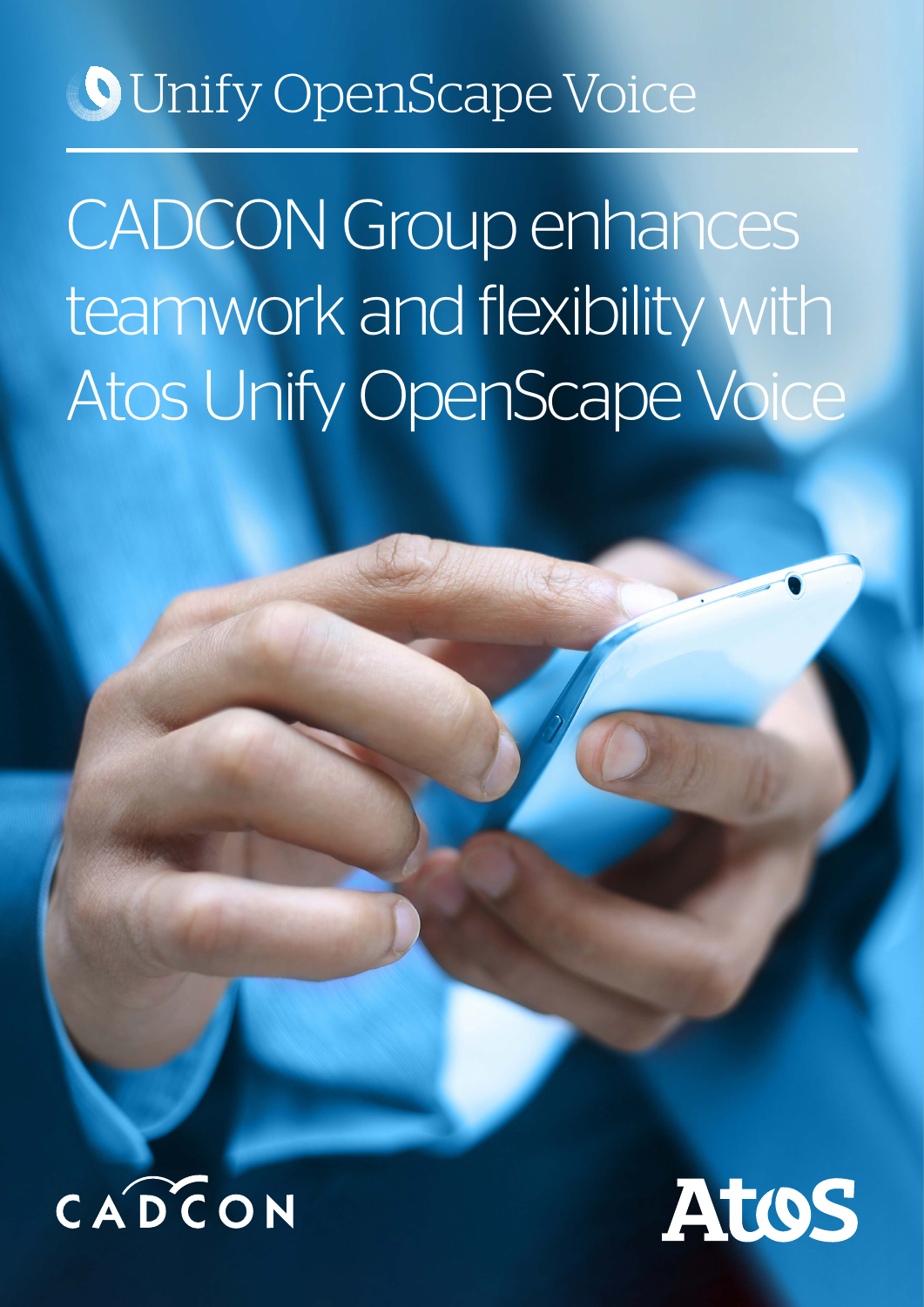Technology solutions provider CADCON has a team of more than 500 engineers and specialists working out of many locations. To support its rapid growth and accommodate vital communication capabilities for their teams, the company relies on OpenScape Voice from Atos Unify supported by its experienced solution partner PTC Telecom.

# The Task:

- Standardize the heterogeneous communication landscape incorporating legacy systems at newly added locations
- Implement a powerful yet flexible communication solution that supports CADCON's growth targets
- Strengthen teamwork across multiple locations with unified communication and collaboration (UCC)
- Speed up response with efficient communication
- Provide a centrally administrable solution, including centrally provided applications

"We wanted to invest in a powerful communication strategy that would protect our investment for the future."

Sascha Einloft, Head of IT, CADCON Group

# The Solution:

- OpenScape Voice as a central communication solution
- Integration into the virtualized IT infrastructure
- Atos Unify OpenScape UC with One Number Service
- Atos Unify OpenScape Xpressions for voicemail and fax
- Atos Unify OpenScape Fusion for integrating UC capability into existing office applications
- Interface with CADCON's ERP system

### The Benefits:

- A standardized and future-proof communication solution
- Reliable voice platform that scales up to 100,000 users
- Optimized accessibility and flexibility through One Number Service
- Synchronized communication for more efficient teamwork across multiple sites
- High user acceptance delivers tangible added value
- Cost savings through centralized administration

# CADCON implements technology

Every project begins with an idea. The CADCON Group helps customers implement these ideas. With more than 500 engineers and specialists, the technology company implements customer projects in the areas of mechanical engineering, aerospace and defense, energy and the environment, automotive, and medical technology. CADCON supports its customers every step of the way (from concept design to production, and maintenance, and training) providing expertise, creativity and high quality. The result: high-tech solutions that bring a forward-looking approach.

The CADCON Group has been very successful and has grown steadily since being founded in 1997 in Gersthofen near Augsburg, Germany. The company has added nine more locations in Germany alone in recent years. New international locations include Suzhou in China and Odessa in the Ukraine.

When handling customer projects across multiple sites, working as a team is more important than ever. It requires an efficient communication system that makes physical distance irrelevant. The company's old, heterogeneous communication landscape had become inadequate for meeting these needs. That's why CADCON's management wanted a solution that would standardize their communications while leaving room for pursuing its growth targets in a flexible manner.

#### Call for bids resulted in customized solution

CADCON's IT team held meetings with various equipment manufacturers and system builders, including vendorindependent PTC Telecom. After carefully analyzing the client's needs, PTC Telecom's experts put together a bid with a solution concept based on OpenScape Voice from Atos Unify. In addition to its scalability and flexibility, PTC Telecom's concept impressed the client with its One Number Service and its capabilities for more efficient virtual teamwork – whether between offices in the same building or in different locations. CADCON ultimately selected the OpenScape Voice system from Unify. The solution, which PTC designed in accordance with the request for bids, met the client's needs perfectly.

"With OpenScape Voice we are ready for the future. Traditional telephone systems would have taken us down a one-way street."

Sascha Einloft, Head of IT, CADCON Group

2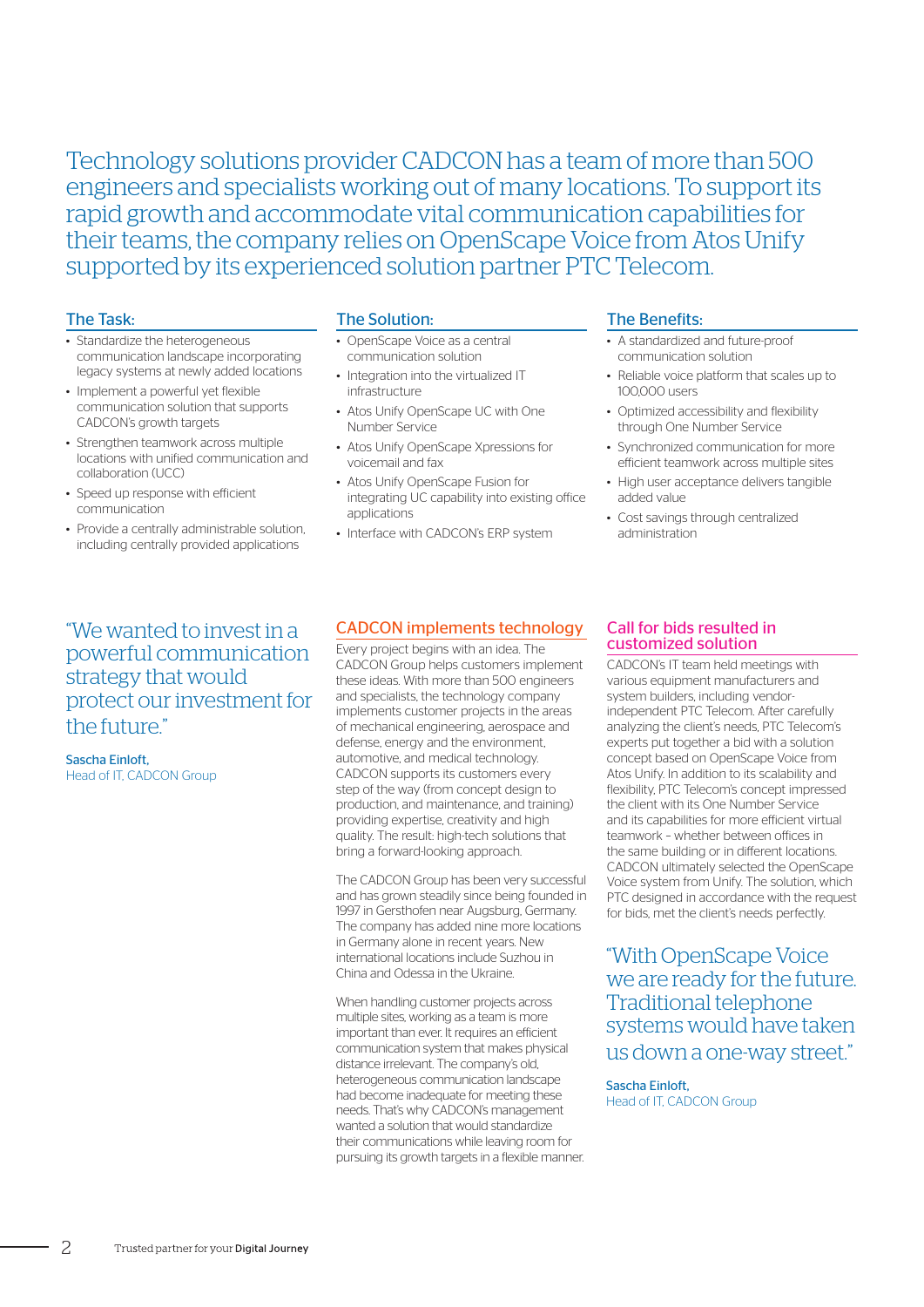# "The PTC Telecom technicians provided us with excellent support and delivered firstclass work."

Sascha Einloft, Head of IT, CADCON Group

# "With innovative

applications we wanted to enable the people at our various locations to work together as if they were all in the same office."

Sascha Einloft, Head of IT, CADCON Group

# Reliability and flexibility provide security

After making its decision, the CADCON Group began to prepare for the migration to OpenScape Voice in close cooperation with PTC Telecom. After a comprehensive function test, the employees at ten locations in Germany were able to switch over to the new solution on the appointed date. The transition was seamless with only a short period of interrupted service. OpenScape Voice features 99.999-percent reliability or the equivalent of less than 5.5 minutes of downtime per year. The voice platform delivers the flexibility CADCON needs and can be expanded to up to 100,000 users.

# Moving closer together

CADCON wants its employees to feel like they are members of a large family. And just like in a real family, communication is important in a group of companies as well. Management and employees benefit equally from the powerful new communication solution. The enterprise-wide One Number Service makes sure that CADCON employees can be reached at a single number – even when they are on the road. Their smartphones run the Atos Unify OpenScape Mobile Client for mobile usability of UC functions. OpenScape Mobile is available for all popular smartphone operating systems such as Android and Apple iOS. For CADCON, this means that the company can spend less on mobile phones, because the employees can continue using their personal smartphones

# **Outlook**

Every journey begins with a single step. The innovations introduced with the OpenScape solution represent this first step towards synchronized voice communication. The locations in Odessa, Ukraine, and Suzhou, China, will be integrated into the communication structure in the foreseeable future. Today, employees in these locations can only be reached using the German country code. But this is about to change: special gateways will be implemented in these locations and directly linked to a national carrier. Together with PTC Telecom we have already finished first preparation steps so the upgrade can be scheduled without problems.

"PTC Telecom provided us with excellent advice. The OpenScape solution from Atos Unify gives us the kind of flexibility that optimally supports the dynamic development of our company."

Sascha Einloft, Head of IT, CADCON Group